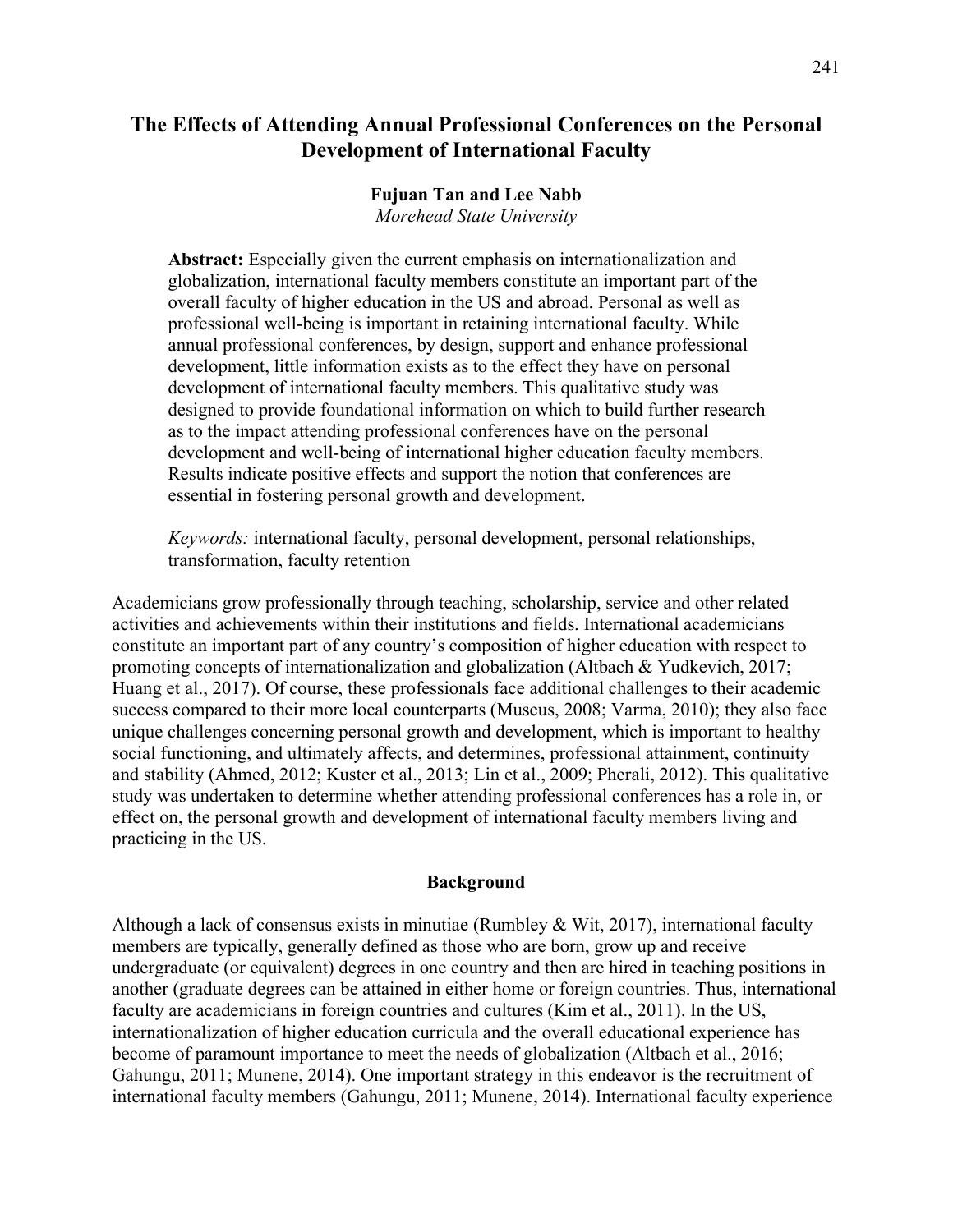additional challenges to stability and success compared to their native counterparts (Lawrence et al., 2014; Munene, 2014). Such challenges include visa and naturalization issues, a lack of cultural understanding, sensitivity, and support within the work environment and the broader community, being stereotyped and suffering careerism, and, ultimately, professional and social isolation (Gahungu, 2011; Munene, 2014). Studies that treat these issues tend to focus on professional aspects of what employing institutions can do to retain international faculty in their positions (Campbell et al., 2018; Gahungu, 2011; Lee et al., 2017). Despite that professionals experience stressors from personal as well as professional life (Bjorklund, 2015; Carver 1997), that notable adult educators have emphasized the importance of personal development for nearly a century (Dewey, 1938; Lindeman, 1926; Mezirow, 1991), that seeking (social) emotional support is one of the most effective coping mechanisms for professional and personal stress (Carver, 1997; Bjorklund, 2015), and that things such as mentoring can increase socialization growth and development (Alberts, 2008; Bryant-Shanklin & Brumage, 2011) which ultimately increases job satisfaction, and in turn stability and retainment (Lee & del carmen Montiel, 2011), little research concerning international faculty personal development is evident in the literature.

This research project frames itself on the theories that numerous behaviors used to cope with professional and personal stress, directly rely on, or are strongly related to, social interaction. For instance, using Carver's (1997) 14 styles of coping (of which four--denial, substance use, behavioral disengagement, and self-blame--are detrimental), four--use of emotional support, use of instrumental support, venting, and humor--directly invoke personal or professional social exchange. Four others--active coping, positive reframing, planning, and acceptance--bear a strong connection to such interactions. Moreover, various levels of professional and personal mentoring, which depend on more developed social interaction and relationships, can enhance the effects of such mechanisms (Livingstone & Naismith, 2018; Nolan-Arañez, 2020); and critical reflection, an essential element in transformative learning, requires critical reflection, which is fed by reflective discourse that seeks out and utilizes other perspectives and opinions to develop, test and refine new perceptions (Merriam et al., 2007; Mezirow, 1978). Using this theoretical framework, the researchers attempted to gather data to better understand the role attending professional conferences (which necessarily includes and requires social interactions and relationships) might play in the personal development and growth of international faculty members, or, more precisely to answer the following question: How do international faculty members perceive the role of attending annual professional conferences in their personal development?

#### **Methodology**

The researchers used semi-structured interviews to obtain data from four international faculty members employed in the US. Three of the interviewees—two females and one male—are originally from China, while one—a female—is from Korea. Using the Carnegie classification system, all are faculty members at universities, one at a doctoral university with high research activity, and three at master's colleges and universities. Interviewees were each asked the following initial questions:

- 1. Do you attend annual professional conferences? If so, why?
- 2. Does attending annual conferences in your field mean anything to you besides improving scholarship and professional achievement? If so, what?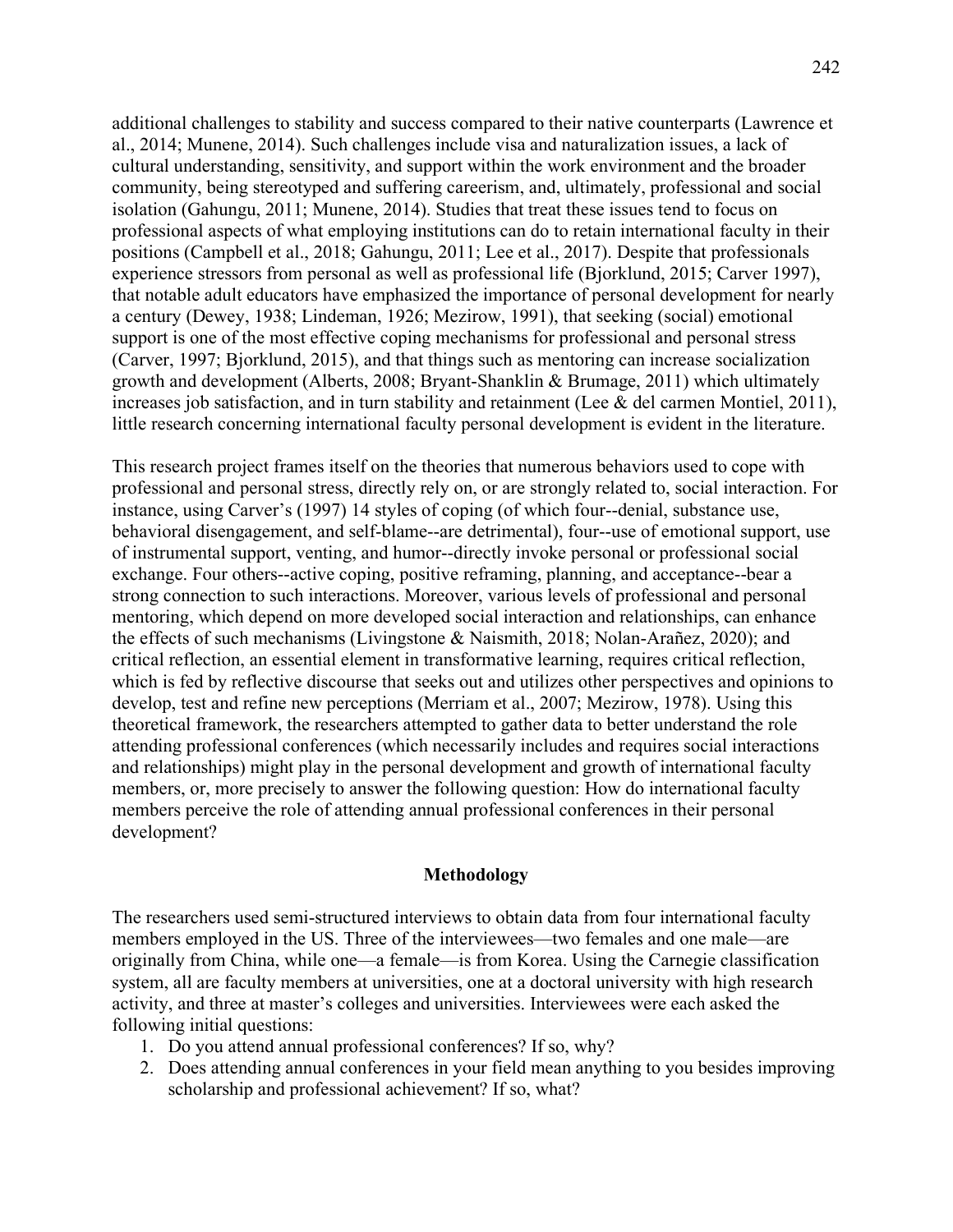3. What else would you like to add regarding the role of attending conferences with respect to your life?

Three of the interviews were conducted by phone and lasted approximately 30 minutes each. The other one was conducted via email. Phone interviews were recorded; email interviews were naturally transcribed. Responses were traditionally coded for themes. Obvious limitations of the study include the small number of interviewees and that they are all from Asian countries.

## **Results**

In responses to the first interview question, all four interviewees indicated that they attend annual professional conferences regularly. They see such attendance and participation positively, as a necessary part of scholarship, which is required for successful maintenance of their academic employment and a good way to keep current in their fields. As one interviewee explained, "attending the conference has become something that I most look forward to each year."

Responses to question two reveal attending annual conferences, to the interviewees, means reaffirming, bolstering, and expanding feelings of being integrated into their professional fields, as well as feelings of inclusion, belonging, and community. It means catching up with existing friends and strengthening bonds of friendship. It means making new friends, expanding their existing circle of friends and the number and depth of personal relationships along with broadening and augmenting their overall social networks.

While the interviewees expressed fostering relationships with both native and international colleagues and friends at conferences, they emphasized the importance of relationships with people in similar situations--international faculty members, especially those from the same country or region--regarding coping with challenges and supporting personal growth and development. The interviewees expressed better relations with such people in obtaining emotional support--in understanding challenges unique to the group and confirming feelings of professional and personal stress. In this vein, an interviewee explained, "I have a group of friends to talk with about the struggles in work and life, and I have found that I am not alone in getting stressed and feeling frustrations. It helps me stay positive and confident; especially, it was very helpful during the years before tenure."

## **Discussion and Conclusions**

The results of this study indicate the importance of conferences in the professional and personal development and well-being of international faculty members, at least in the US. They show that international faculty perceive this importance and use the conference experience to these effects. While not directly stated in the responses to the prescribed and follow-up questions (the researchers declined to ask specifically in fear of biasing the responses by presenting leading questions), the results support the notion of conferences attendance enhances personal growth through perspective transformation, by increasing opportunities for critical discourse and reflection.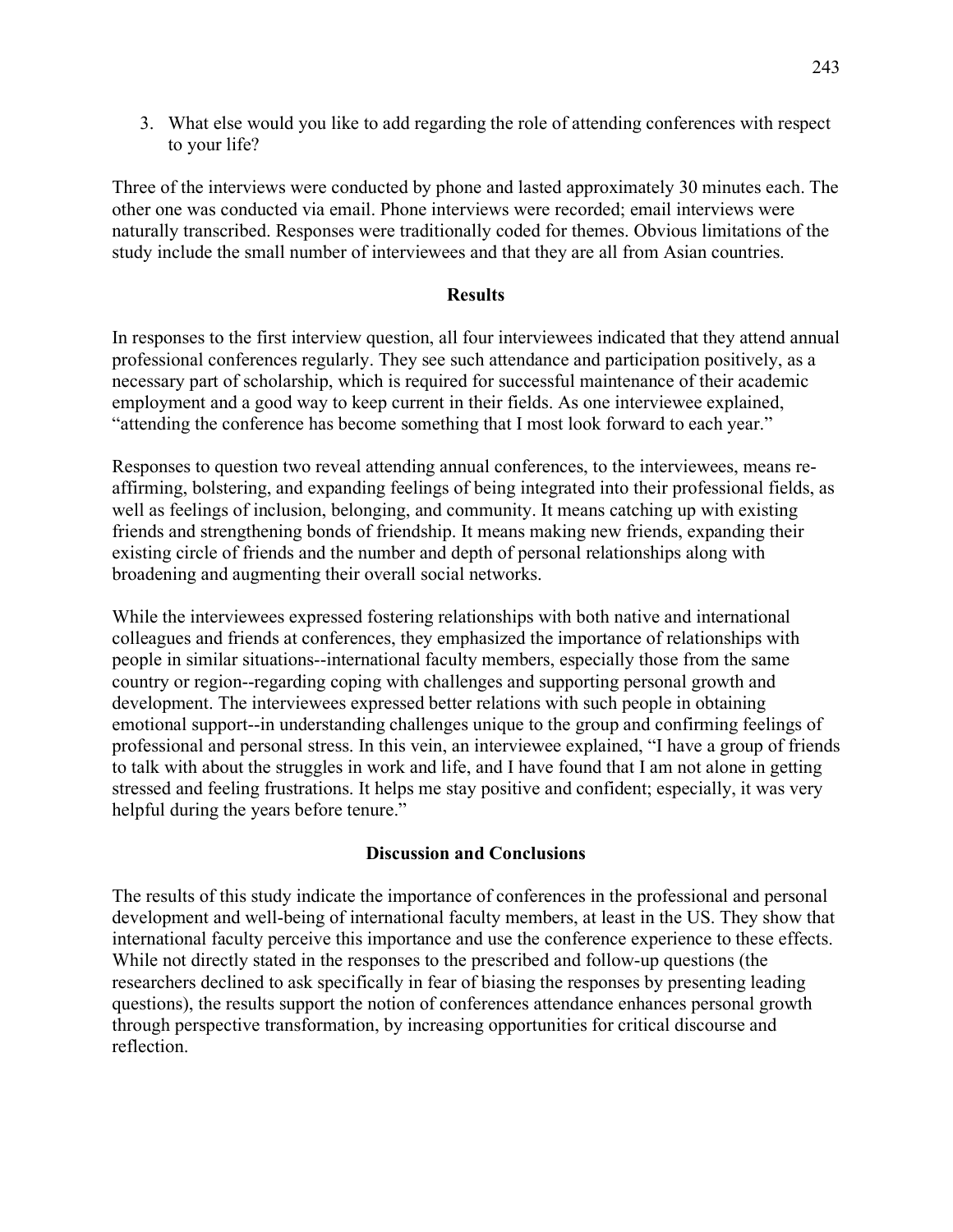Future research might expand the number of participants. They might take the methodological form of surveys, focus groups or further, more focused semi-structured interviews. Using the foundation provided by this study, future research projects might design questions or other datagathering techniques to provide more depth as to the function of professional conferences on the processes and outcomes of personal growth, especially focusing on perspective transformation. This research can and should be conducted with respect to native and international faculty members for more informative comparisons. Taking another approach, future research might also ask questions and gather data with respect to the activities and opportunities conferences intentionally or unintentionally provide that (native and international) faculty members gravitate toward with respect to personal development.

Implications for this and future research have substantial potential. Information can be important with respect to increasing international faculty retention. It can also enhance personal understanding, and thus, more effective use, of conferences in personal development and transformative learning on the part of international faculty. It has the potential to inform program planners in developing more effective conference experiences, and native colleagues and employing institutions in developing support and collaboration with their international faculty members.

International faculty members are an important asset to institutions of higher education in the US, and elsewhere in maintaining the quality and relevance of the overall learning experiences provided. As such, fostering positive professional and personal environments for these people is essential in promoting job and life satisfaction, and, thus, retention and stability. Though rudimentary and basic, this study lays the foundation and justification of further study in this direction.

#### **References**

- Alberts, H. C. (2008). The challenges and opportunities of foreign-born instructors in the classroom. *Journal of Geography in Higher Education*, *32*(2), 189–203. https://doiorg.msu.idm.oclc.org/10.1080/03098260701731306
- Almeida, D. M. (2005). Resilience and vulnerability to daily stressors assessed via daily methods. *Current directions in Psychological Science, 14*(2)*,* 64-68. http://dx.doi.org/10.1111/j.0963-7214.2005.00336.x
- Altbach. P., Beisberg, L., & Rumbley, L. (2016). Tracking a global academic revolution. In P. Altbach (Ed.), *Globalization and internationalization in higher education* (pp. 15-28). Johns Hopkins University Press.
- Altbach, P. G., & Yudkevich, M. (2017). Twenty-first century mobility: The role of international faculty. *International Higher Education, 90*(Summer), 8-10. <https://doi.org/10.6017/ihe.2017.90.9995>
- Ahmed, M. A. (2012). The role of self-esteem and optimism in job satisfaction among teachers of private universities in Bangladesh. *Asian Business Review*, *1*(2), 114-120. https://doi.org/10.18034/abr.v1i2.322
- Bjorklund, B. (2015). *The journey of adulthood* (8<sup>th</sup> ed.). Pearson.
- Bryant-Shanklin, M., & Brumage, N. W. (2011). Collaborative responsive education mentoring: Mentoring for professional development in higher education. *Florida Journal of*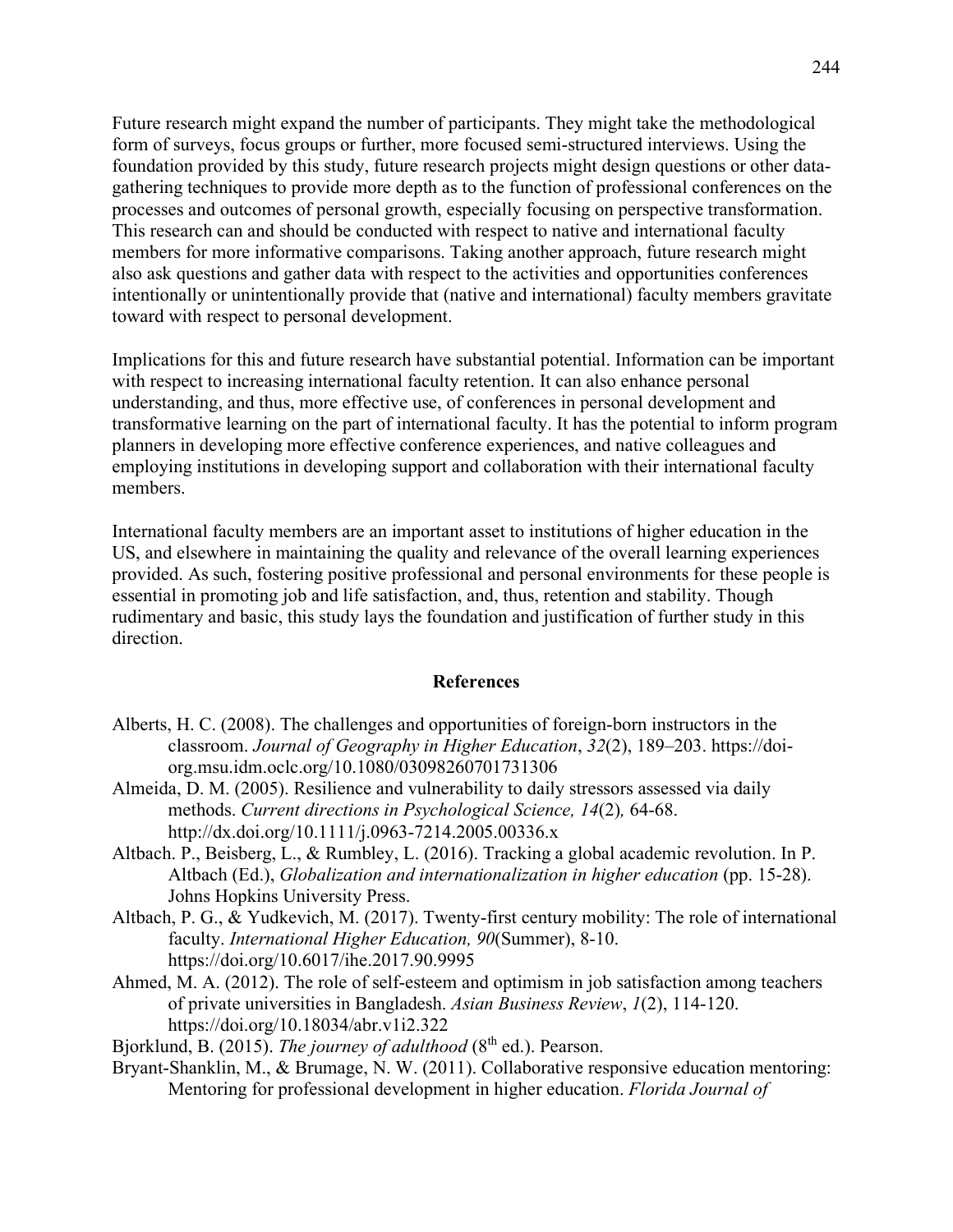*Educational Administration & Policy*, *5*(1), 42–53. <https://eric.ed.gov/contentdelivery/servlet/ERICServlet?accno=EJ961225>

- Campbell, T. A., Adamuti-Trache, M., & Bista, K. (2018). Employment and earnings of international science and engineering graduates of U.S. universities: A Comparative Perspective. *Journal of International Students*, *8*(1), 409–430. <https://doi.org/10.32674/jis.v8i1.172>
- Carver, C. S. (1997). You want to measure coping but your protocol's too long: Consider the Brief COPE. *International Journal of Behavioral Medicine, 4*(1)*, 92-100.* http://dx.doi.org/10.1207/s15327558ijbm0401\_6
- Dewey. J. (1938). *Experience and education*. The Macmillan Company.
- Gahungu, A. (2011). Integration of foreign-born faculty in academia: Foreignness as an asset. *International Journal of Educational Leadership Preparation, 6*(1), 1-22. <https://eric.ed.gov/contentdelivery/servlet/ERICServlet?accno=EJ972876>
- Huang, F., Daizen, T., & Kim, Y. (2019). Challenges facing international faculty at Japanese universities: Main findings from the 2017 national survey. *International Journal of Educational Development*, *71*(C), e102103. <https://doi.org/10.1016/j.ijedudev.2019.102103>
- Kim, D., Wolf-Wendel, L., & Twombly, S. (2011). International faculty: Experiences of academic life and productivity in U.S. universities. *The Journal of Higher Education (Columbus)*, *82*(6), 720-747.<https://doi.org/10.1353/jhe.2011.0038>
- Kuster, F., Orth, U., & Meier, L. L. (2013). High self-esteem prospectively predicts better work conditions and outcomes. *Social Psychological and Personality Science*, *4*(6), 668-675. https://doi-org.msu.idm.oclc.org/10.1177/1948550613479806
- Lawrence, J. H., Celis, S., Kim, H. S., Lipson, S. K., & Tong, X. (2014). To stay or not to stay: Retention of Asian international faculty in STEM fields. *Higher Education, 67*(5), 511- 531. http://dx.doi.org/10.1007/s10734-013-9658-0
- Lee, C. D., & Del Carmen Montiel, E. (2011). The correlation of mentoring and job satisfaction: A pilot study of mental health professionals. *Community Mental Health Journal*, *47*(4), 482-487. https://doi-org.msu.idm.oclc.org/10.1007/s10597-010-9356-7
- Lee, T., Lim, D. H., & Kim, J. (2017, June 9-11). The effect of mentoring on U.S. vs. foreignborn faculty's self-esteem and job satisfaction. *Proceeding of the Adult Education Research Conference*, Norman, OK, United States*[.](http://newprairiepress.org/aerc/2017/papers/34)* <http://newprairiepress.org/aerc/2017/papers/34>
- Lin, Z., Pearce, R., & Wang, W. (2009). Imported talents: demographic characteristics, achievement and job satisfaction of foreign born full time faculty in four-year American colleges. *Higher Education*, *57*(6), 703-721. https://doiorg.msu.idm.oclc.org/10.1007/s10734-008-9171-z
- Lindeman, E. (1926). *The meaning of adult education.* New Republic.
- Livingstone, N., & Naismith, N. (2018). Faculty and undergraduate student perceptions of an integrated mentoring approach. *Active Learning in Higher Education*, *19*(1), 77–92. https://doi-org.msu.idm.oclc.org/10.1177/1469787417723233
- Merriam, S. B., Caffarella, R. S., & Baumgartner, L. M. (2007). *Learning in adulthood: A comprehensive guide* (3rd ed.). Jossey-Bass.
- Mezirow, J. (1978). *Education for perspective transformation: Women's re-entry programs in community college*. Teachers College.
- Mezirow, J. (1991). *Transformative dimensions of adult learning*. Jossey-Bass.